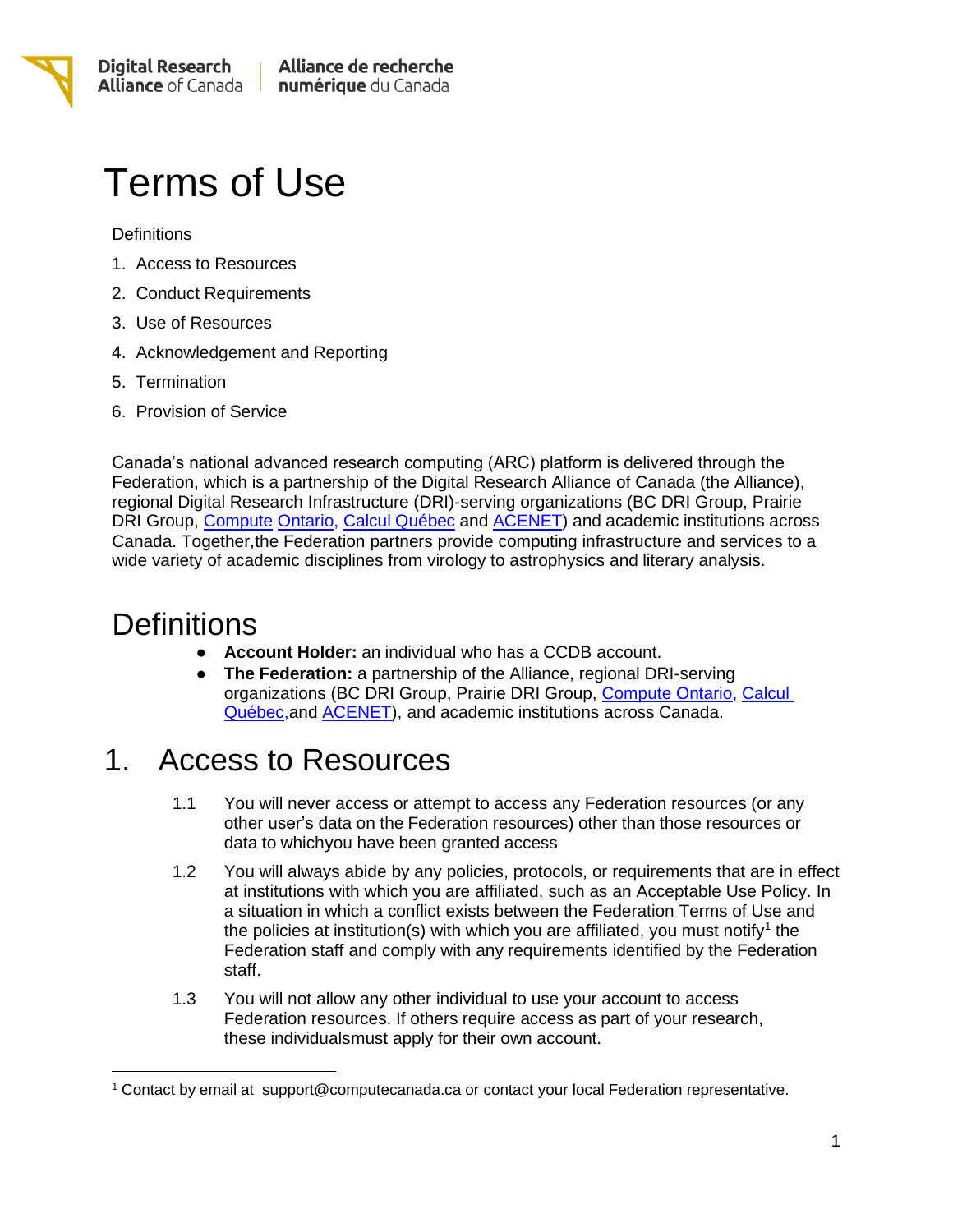- 1.4 Any Federation account credentials and information used for authentication areconfidential and you are responsible for keeping them secure.
- 1.5 You will provide and keep up-to-date user information in the Compute Canada Database (CCDB). [Updates can be made by logging into your account at <https://ccdb.computecanada.ca/security/login> .]

## 2. Conduct Requirements

- 2.1 You are responsible for the activities associated with your account and for the use of resources assigned to you.
- 2.2 You are responsible for understanding and meeting any privacy, confidentiality and acceptable use policies, requirements, laws or regulations that apply to your research and data. This includes, for instance, any provincial privacy laws or ethics board requirements affecting any data that you store on Federation systems.
- 2.3 In the event, your account is compromised, or suspicious activity is detected relatedto resources assigned to you, you agree to work with Federation staff and any institution with which you are affiliated to resolve the issue.
- 2.4 At no time will you use Federation resources for any activity that contravenes any applicable laws or regulations. You are responsible for identifying all applicablelaws and regulations that may apply.
- 2.5 You agree that should you ever be investigated or found liable for any contravention of Canadian law, or any other applicable laws, the Federation is in no way responsible or liable for such contraventions or for any penalties associated with it.If anyone attempts to make the Federation liable for anything related to your research or your use of Federation resources, you agree to work with Federation staff to address the issue.
- 2.6 You must immediately notify<sup>2</sup> the Federation if you become aware of any unauthorizedaccess or use of Federation resources or data or of any event that might affect Federation information security or privacy.
- 2.7 You will complete an annual account renewal process to retain access to resources assigned to you.
- 2.8 The Federation reserves the right to define abuse of resources and take appropriate action where and if necessary. For example, it has the right to monitor use of itssystems, deactivate an account, or block access to Federation resources.

<sup>2</sup> Contact by email at [security@computecanada.ca](mailto:) or contact your local Federation representative.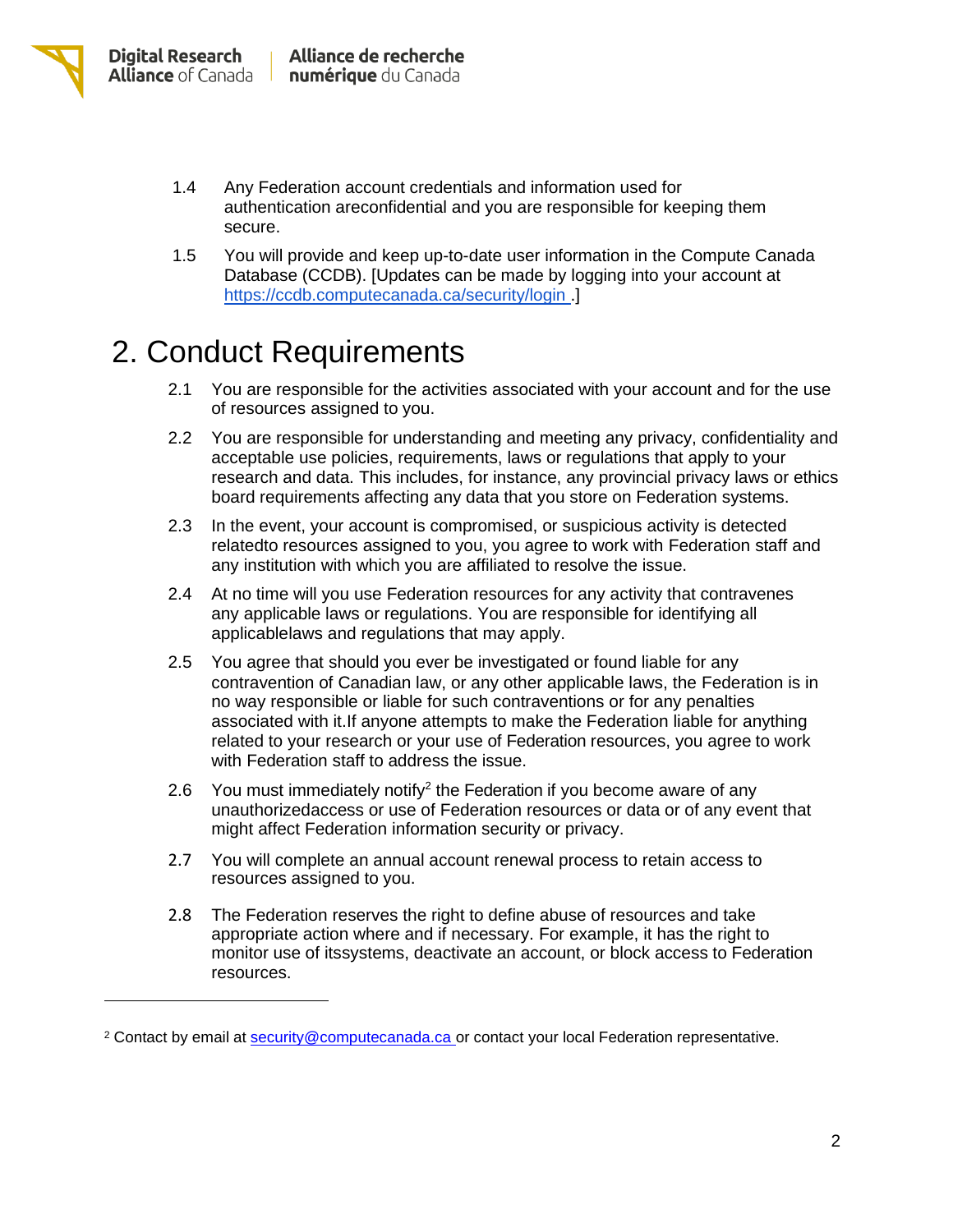

#### 3. Use of Resources

- 3.1 You will not use the Federation resources in any situation in which failure or fault of the use of the resources could lead to death or serious injury of any person or animal,or serious physical or environmental damage.
- 3.2 You will not introduce software into the Federation environment that may damage,interfere with, or capture any system, program, or data outside of your own assigned resources. The Federation reserves the right to identify, quarantine or deleteany such software, as well as any related data.
- 3.3 You will not attempt to probe, scan, penetrate or test any Federation services or systemsfor vulnerability nor to probe, scan, penetrate or test any external services or systems.
- 3.4 You will not try to access or intercept data not intended for yourself or for the resources that are assigned to you.
- 3.5 You will not send or assist with unsolicited bulk communications.
- 3.6 You will not use applications without valid and appropriate licensing.
- 3.7 You will not use software services that would override Federation authentication or policyenforcement.
- 3.8 You will not use software or services that provide unprotected access to shared Federation resources.
- 3.9 You will not knowingly use Federation resources in a manner that impedes or denies theability of others to use the resources to which they have been granted access.
- 3.10 You are expected to use Federation resources efficiently.

## 4. Acknowledgement and Reporting

4.1 In any publication or communication related to your use of Federation resources, you agree, where possible and appropriate, to acknowledge the Federation's contribution asprescribed in the [Federation Acknowledgement](https://alliancecan.ca/resource-allocation-competitions/acknowledging-the-alliance) Policy.

#### 5. Termination

- 5.1 Failure to abide by these Terms of Use may result in the revocation of access privileges as well as legal action against you or your institution.
- 5.2 If access is revoked or expired, the Federation will archive or retain your data for a one- year period. Temporary data<sup>3</sup> will not be preserved and may be deleted at any time. After a year, if no action has been taken to reactivate the account, the Federation reserves the right to permanently delete all of your data.

<sup>3</sup> Temporary data includes any information stored on a device not intended for data preservation (e.g. scratch storage, temporary disk allocation, caches, etc.)